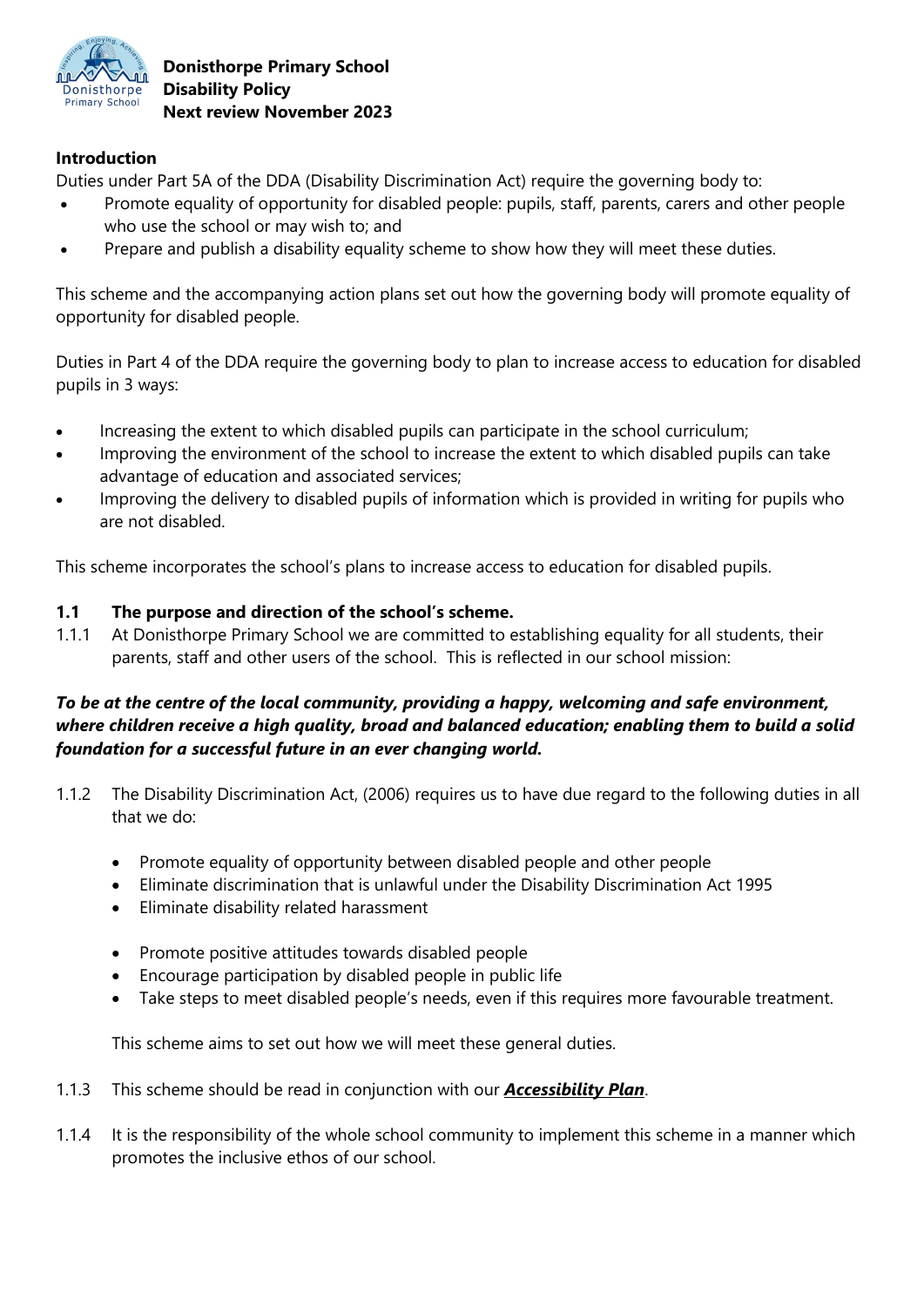

- **1.2 The Involvement of Disabled Children and Young People, Staff and Parents**
- 1.2.1 In preparing this scheme, disabled people were involved in the following ways: Parent information collation sheets Parent surveys
- 1.2.2 In the longer term, disabled people will be involved in the following ways:
	- Parental surveys give opportunity for disabled people to disclose their disability. Outcomes from these will be analysed to identify any issues relating to the person's disability
	- Pupil surveys and interviews as part of the normal cycle of self-evaluation are also used to identify any issues relating to a child or young person's disability
	- Disabled staff have regular meetings with their line manager to discuss how the school can best enable them to work
	- Children with disabilities have regular meetings with their learning mentors to identify any perceived difficulties. Learning mentors make recommendations to the Headteacher.
- 1.2.3 We do not presume that the views held by the parents of a disabled child or young person are shared by that child or young person and therefore always seek to gain the views of both parent and child.
- 1.2.4 When seeking the views of disabled people, we use their preferred means of communication.

#### **1.3 Gathering Information**

- 1.3.1 Disabled pupils and staff are identified through self-declaration, recruitment and selection procedures, admission forms. Data protection legislation will be observed in sharing this information.
- 1.3.2 Disabled parents, governors and other school users are identified through self-declaration. Data protection legislation will be observed in sharing this information.
- 1.3.3 We explain to parents, staff, governors, community users and pupils why the information about disability is needed.
- 1.3.4 The information about disabled staff and pupils will be used to assess:
	- The effect of our policies and practices on the recruitment, development and retention of disabled employees
	- The effect of our policies and practices on the educational opportunities available to, and achievements of, disabled pupils.
- 1.3.5 The information about disabled parents and community users will be used to assess:
	- The effect of our policies and practices on the involvement of parents in their child's education
	- The effect of our policies and practices on the involvement of disabled users in community activities.
- *1.3.6* Information on staff will be analysed in respect of the representation of disabled people: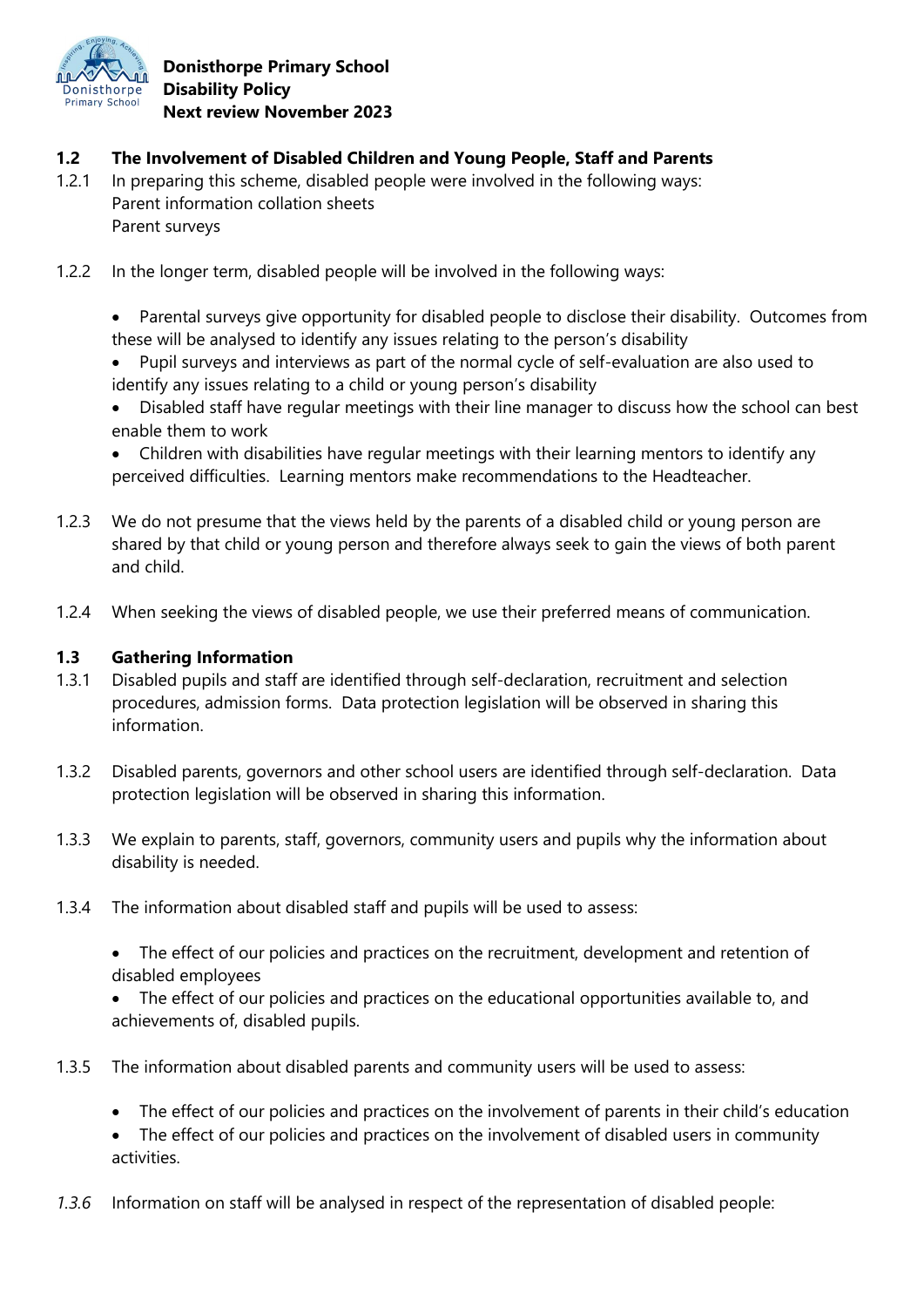

## **Donisthorpe Primary School Disability Policy**

#### **Next review November 2023**

- In all aspects of the work of the school, for example: teaching, teaching support, administrative support;
- At all levels of seniority in the school;
- Amongst those awarded teaching and learning responsibility payments;
- As permanent or temporary members of staff, full- or part-time or casual staff;
- In training and professional development opportunities;
- In disciplinary and capability proceedings;
- In harassment and bullying procedures;
- As contract staff, for example: contract cleaners and agency supply teachers;
- Among those who take sick leave;
- Among trainee teachers on placement at the school; and
- Among those leaving the profession early.
- 1.3.7 The analysis of information about disabled staff will be used to contribute towards the understanding of how policies and procedures impact on their recruitment and retention. It is our aim to:
	- Attract a wider field for recruitment, including disabled people
	- Retain the experience and skills of employees who become disabled during their working life and avoid the costs of recruiting and training new people;
	- Develop in-house expertise about what disabled staff and/or pupils may require;
	- Provide role models for children and young people;
	- Bring different life experiences and new skills to the school; and
	- Help foster good relations with all employees by showing that everyone is valued and treated fairly.

When necessary we will use the services of Access to Work to ensure we make every reasonable adjustment to meet the needs of disabled staff.

- 1.3.8 Information collected about disabled children and young people will contribute towards the understanding of how policies and procedures impact on their opportunities and achievement. It is our aim to improve:
	- Opportunities for disabled learners to take positions of responsibility;
	- Aspirations and ambitions for the future;
	- Successful transition into the next stages of education, training or employment;
	- Access to school trips;
	- Involvement in after school clubs and activities;
	- Access to work experience placements;
	- Attainment and achievement of disabled learners
	- Exclusion rates of disabled learners
	- Admissions of disabled learners
- 1.3.9 Information collected about disabled parents will contribute towards the understanding of how policies and procedures impact on their ability to support their child's education and the ease in which they can carry out day to day communication with school. It is our aim to:
	- Use disabled people's preferred means of communication when contacting parents, meeting with them or sharing information with them;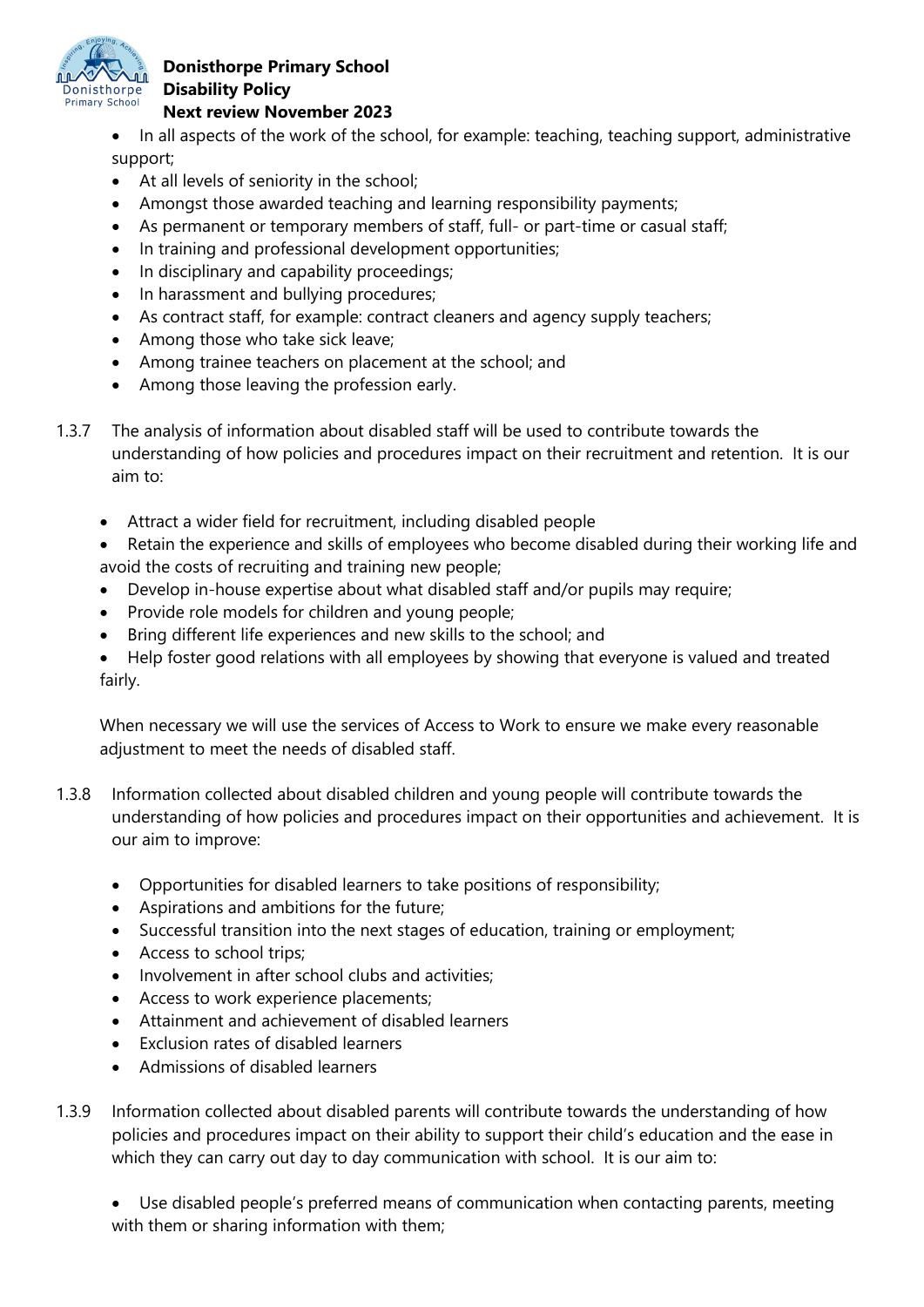

## **Donisthorpe Primary School Disability Policy**

#### **Next review November 2023**

 Ensure disabled parents are encouraged to meet with teachers to discuss their child's progress and that every reasonable step is taken to remove barriers to attending parents evening. Where attendance is not possible because of a disability, make alternative arrangements;

 Give disabled parents priority when arranging events and meetings e.g. By considering seating arrangements for a school drama production;

- Give disabled parents preferential parking rights;
- Ensure the needs of young carers are met;
- 1.3.10 Information collected about disabled governors will contribute towards the understanding of how school policies and procedures impact on recruitment and retention and their ability to take a full and active part in governors' activities. It is our aim to improve:
	- The representation of disabled people on the governing body;
	- The accessibility of meetings for disabled governors;
	- The accessibility of other governor's activities.
- 1.3.11 Information collected about disabled users of the school will contribute towards the understanding of how school policies and procedures impact on their ability to take a full and active part in community activities. It is our aim to:
	- Encourage community groups to ensure their activities are accessible;
	- Give due regard to disabled community users when revising school policies and procedures.

#### **1.4 Impact Assessment**

- 1.4.1 In line with the DRC guidance, impact assessments will involve disabled people at an appropriate point. The commitment to involving disabled people should not become burdensome on them. In some instances, the involvement of disabled people might not be necessary e.g. where they have already been involved in assessing a similar situation. Our impact assessments will always involve someone who is involved with the designing and implementation of the policy or practice.
- 1.4.2 Wherever possible, evaluative data to show the impact of policies on disabled people will be collated. Anecdotal evidence will also be used, e.g. informal feedback from a disabled person about the impact of a policy or procedure.
- 1.4.3 As a first step towards assessing the impact of policies on disabled people, the policies of the school will be screened to identify their level of relevance and potentially their impact on disabled people. Policies with a high relevance will take priority for review. (This analysis will be added as Appendix One)
- 1.4.4 A schedule will be written for the review of all policies over the lifetime of this scheme. (This schedule will be added as Appendix One)
- 1.4.5 Our disabled consultative group will be involved at a suitable point in the revision of these policies.
- 1.4.6 As a first step towards assessing the impact of practices on disabled people, the practices of the school will be identified and prioritised by relevance. Practices with a high relevance will be take priority for assessment. The outcome of this assessment will be added as Appendix Two. Over the next three years, all practices will be assessed.

Practices assessed will include:

- Recruitment practices
- Teaching approaches
- Classroom routines
- Registration routines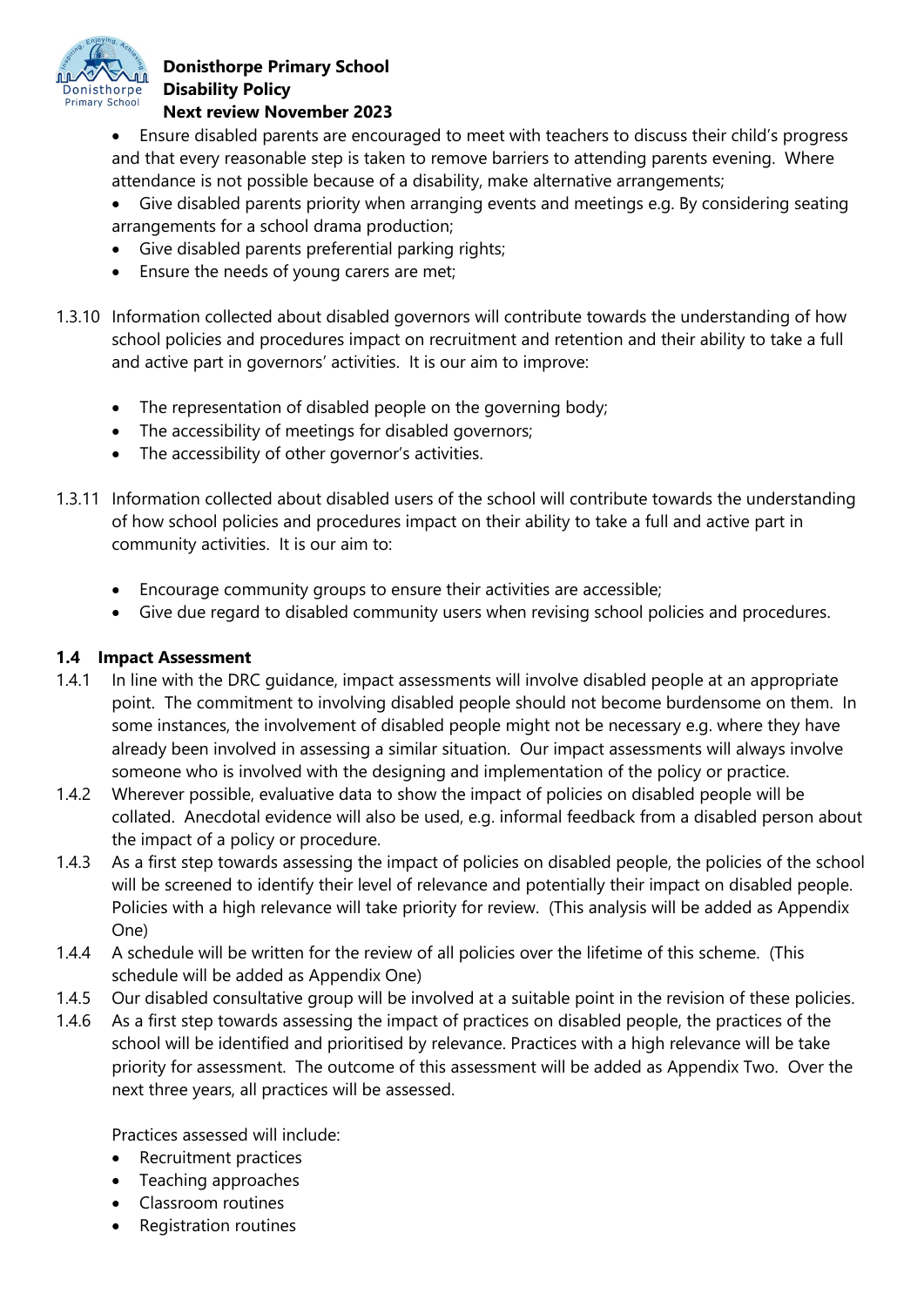

**Donisthorpe Primary School Disability Policy Next review November 2023**

- Homework
- Office routines
- Communication with staff
- Communication with parents

This list will be extended as further practices are identified.

- 1.4.7 Issues arising from the impact assessment will be prioritised and added as an appendix to the Action Plan.
- 1.4.8 All future policies, procedures and practices will be assessed as they are written or planned, prior to introduction. This will be facilitated in the following way: Referral to consultative group/Governing Body representative each time a policy, procedure or practice updated.
- 1.4.9 Following impact assessment of new policies, procedures and practices, reasonable adjustments will be made to ensure equality of experience for disabled people.

## **2: Planning for Action**

## **2.1 Arrangements for the First Action Plan**

- 2.1.1 In line with the DRC quidance, our initial Action Plan includes information on:
	- Improving information gathering mechanisms,
	- The mapping of policies and practices and
	- How the involvement of disabled pupils and disabled adults can be facilitated.

We have also identified good practice from examples given in training and as result of this, have included certain actions to meet the disability equality duty.

- 2.1.2 The priorities for the school's scheme will in future be set in the light of:
	- An examination of the information that the school has gathered;
	- The messages that the school has heard from the disabled pupils, staff and parents who have been involved in the development of the scheme; and
	- An assessment of the impact of current policies on disability equality.
- 2.1.3 Urgent action necessary following an examination of the information will be added to the action plan before the review date.
- 2.1.4 In writing our action plan, we have addressed the general duties to:
	- Promote equality of opportunity
	- Eliminate discrimination
	- Eliminate harassment
	- Promote positive attitudes
	- Encourage participation in public life
	- Take steps to meet disabled people's needs, even if this requires more favourable treatment.
- 2.1.5 Our action plan is included as Appendix Three.

#### **2.2 Annual Reporting**

- 2.2.1 Schools must report annually on the progress being made to promote equality of opportunity for disabled people. Annual reporting will bring together details of:
	- information gathered during the year
	- how that information was used
	- action points completed during the year and those that are ongoing.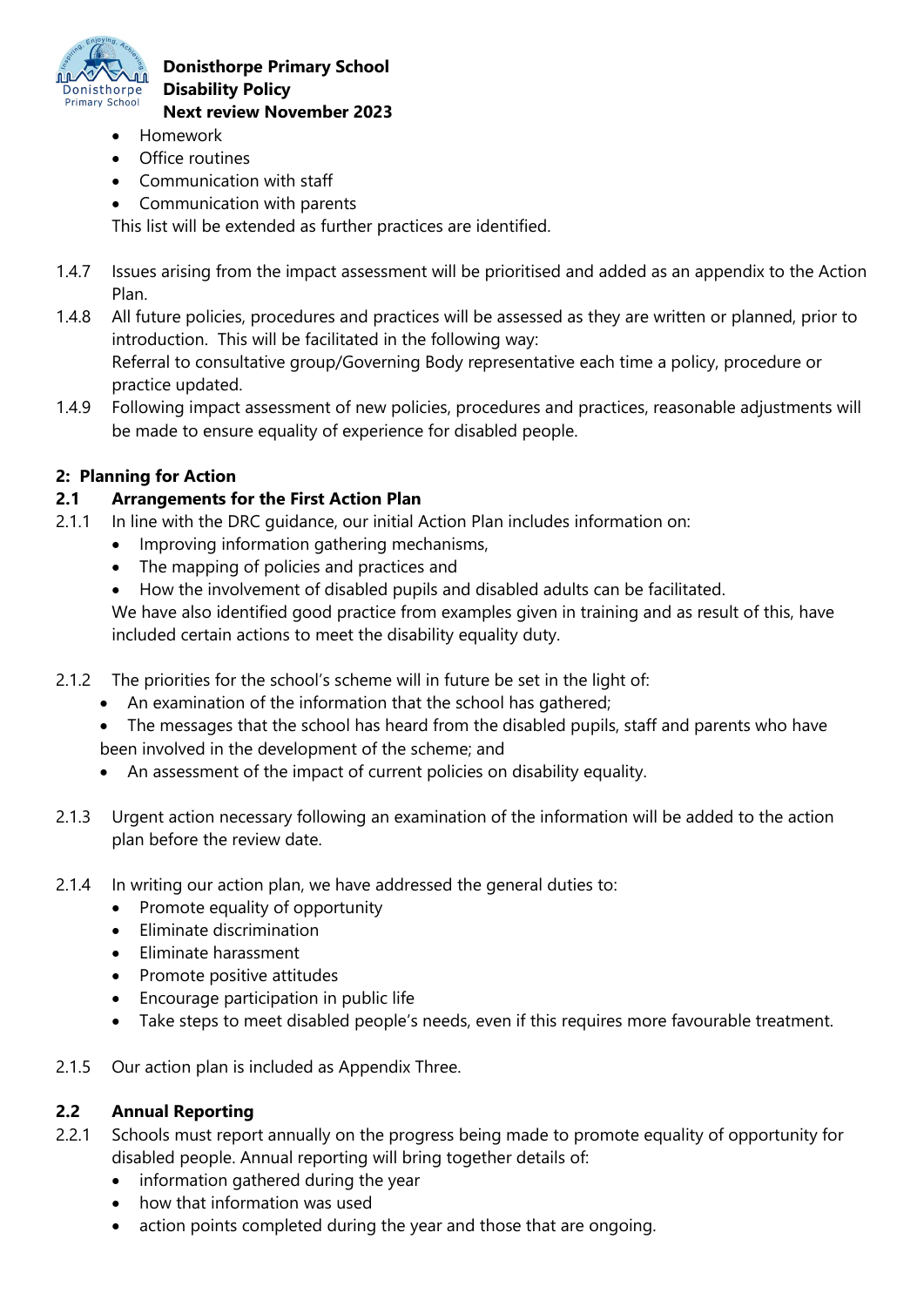

# **Donisthorpe Primary School Disability Policy**

#### **Next review November 2023**

Disabled people will be involved in the process. This report will form part of the governors' annual report and will be published on the school website.

The person responsible for producing the Annual Report is the Chair of Governors.

## **3. Implementation**

## **3.1 Implementation, Monitoring and Evaluation of the Action Plan**

- 3.1.1 The implementation of the Action Plan will be overseen by the governing body. A report will be made to the governors each year by the Chair of Governors A checklist to aid governors is included as Appendix Four.
- 3.1.2 The Action plan will be dovetailed with the School Development Plan and the Accessibility Plan in order to increase the effectiveness of these.
- 3.1.3 The evaluation the effectiveness of our scheme will be reflected in our discussions with our school improvement partner and with Ofsted when the school is inspected.
- 3.1.4 As part of the New Relationship with Schools, the School Improvement Partners will include in their discussions with schools the attainment of and outcomes for all pupils including disabled pupils. Measures of achievement of pupils with disabilities will form part of our evaluation of the effectiveness of our scheme.

## **3.2 Publication of the Scheme**

- 3.1.1 Our scheme will be published
	- *on the school website;*
	- *It will be available in paper format to anyone on request*.

#### **3.3 Reviewing and Revision of the Scheme**

- 3.3.1 As part of the review of the scheme, we will revisit the information that was used to identify the priorities for the scheme and re-examine the information to see if actions that the school has taken have affected opportunities and outcomes for disabled pupils, staff and parents.
- 3.3.2 The review of the scheme will inform its revision: how the school sets new priorities and new action plans for the next scheme. This process will again:
	- involve disabled pupils, staff and parents; and
	- be based on information that the school has gathered.
- 3.3.3 The Scheme will be reviewed in alignment with the review of the Accessibility Plan.
- 3.3.4 The Chair of Governors will be responsible for initiating the review of this scheme.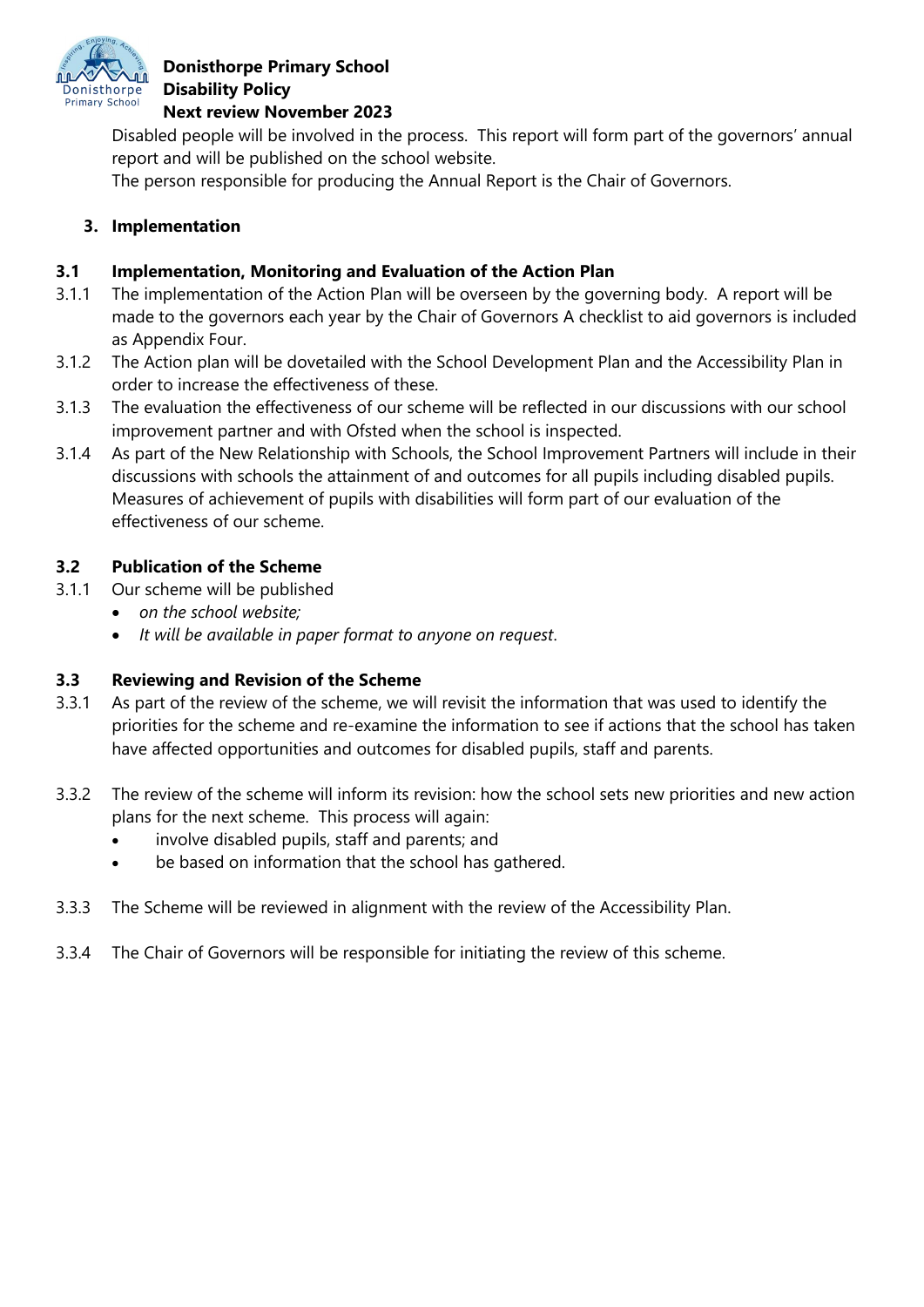

## **Donisthorpe Primary School Disability Policy Next review November 2023**

## **Appendix One: Policies and their relevance to and potential impact on disabled people.**

| <b>Policy</b>                        | <b>Relevance (please tick)</b> |               |     | Proposed term for review |  |
|--------------------------------------|--------------------------------|---------------|-----|--------------------------|--|
|                                      | <b>High</b>                    | <b>Medium</b> | Low |                          |  |
| <b>SEN</b>                           | $\sqrt{ }$                     |               |     | <b>Summer</b>            |  |
| <b>Health and Safety</b>             | $\sqrt{ }$                     |               |     | <b>Spring</b>            |  |
| <b>Accessibility</b><br>Plan         | $\sqrt{ }$                     |               |     | <b>Spring</b>            |  |
| <b>Equal</b><br><b>Opportunities</b> | $\sqrt{ }$                     |               |     | <b>Spring</b>            |  |
| <b>Safeguarding</b>                  | $\sqrt{ }$                     |               |     | <b>Autumn</b>            |  |
| <b>Admissions</b>                    |                                | $\sqrt{ }$    |     | <b>LA Policy</b>         |  |
|                                      |                                |               |     |                          |  |
|                                      |                                |               |     |                          |  |
|                                      |                                |               |     |                          |  |
|                                      |                                |               |     |                          |  |
|                                      |                                |               |     |                          |  |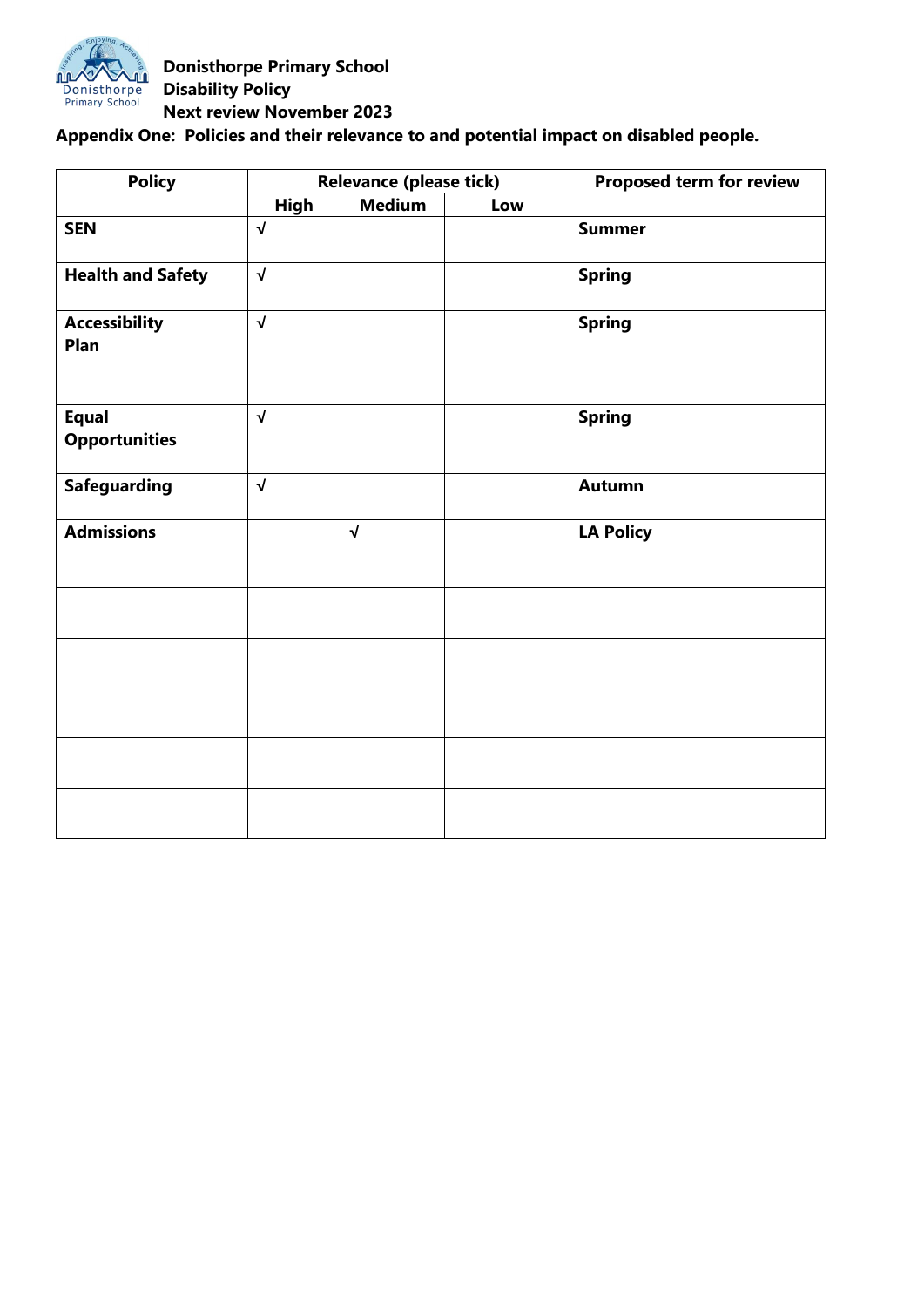

-

## **Appendix 2: The disability equality duty and the governing body**

Questions the governing body may want to ask itself as the 'responsible body' for the school:

| Duties to disabled pupils, staff and parents                                | <b>Yes</b> | <b>No</b> | <b>Evidence</b> |
|-----------------------------------------------------------------------------|------------|-----------|-----------------|
| Does the GB receive regular reports on how the school is                    |            |           |                 |
| meeting its duties to:                                                      |            |           |                 |
| disabled pupils <sup>1</sup> ?                                              |            |           |                 |
| disabled staff?<br>$\bullet$                                                |            |           |                 |
| disabled parents, carers, governors, other disabled people                  |            |           |                 |
| who use the school or may want to?                                          |            |           |                 |
| <b>Disability equality duty: General duty</b>                               |            |           |                 |
| Does the GB have regard to the need to:                                     |            |           |                 |
| promote equality of opportunity for disabled people?                        |            |           |                 |
| eliminate disability discrimination?<br>$\bullet$                           |            |           |                 |
| eliminate disability-related harassment?<br>$\bullet$                       |            |           |                 |
| promote positive attitudes towards disabled people?<br>$\bullet$            |            |           |                 |
| encourage participation by disabled people in public life?<br>$\bullet$     |            |           |                 |
| take steps to meet disabled people's needs, even if this<br>$\bullet$       |            |           |                 |
| requires more favourable treatment?                                         |            |           |                 |
| <b>Disability equality duty: Specific duty</b>                              |            |           |                 |
| Does the school have a disability equality scheme?                          |            |           |                 |
| Did the school involve disabled people (pupils, staff, parents) in          |            |           |                 |
| the development of the scheme?                                              |            |           |                 |
| Does the school's scheme show:                                              |            |           |                 |
| how disabled people have been involved?<br>$\bullet$                        |            |           |                 |
| how information is gathered on the effect of the school's<br>$\bullet$      |            |           |                 |
| policies on:                                                                |            |           |                 |
| - recruitment, retention of disabled staff?                                 |            |           |                 |
| - opportunities for, achievements of disabled pupils?                       |            |           |                 |
| how the school assesses the impact of its policies, current or<br>$\bullet$ |            |           |                 |
| proposed, on disability equality?                                           |            |           |                 |
| the steps it is going to take to meet the general duty (the<br>$\bullet$    |            |           |                 |
| school's action plan)?                                                      |            |           |                 |
| how information will be used to support the review of the<br>$\bullet$      |            |           |                 |
| action plan and to inform subsequent schemes?                               |            |           |                 |
| Did the school implement the actions in its scheme within three<br>years?   |            |           |                 |
| Does the GB:                                                                |            |           |                 |
| report on its scheme annually?                                              |            |           |                 |
| review and revise its scheme every three years?                             |            |           |                 |